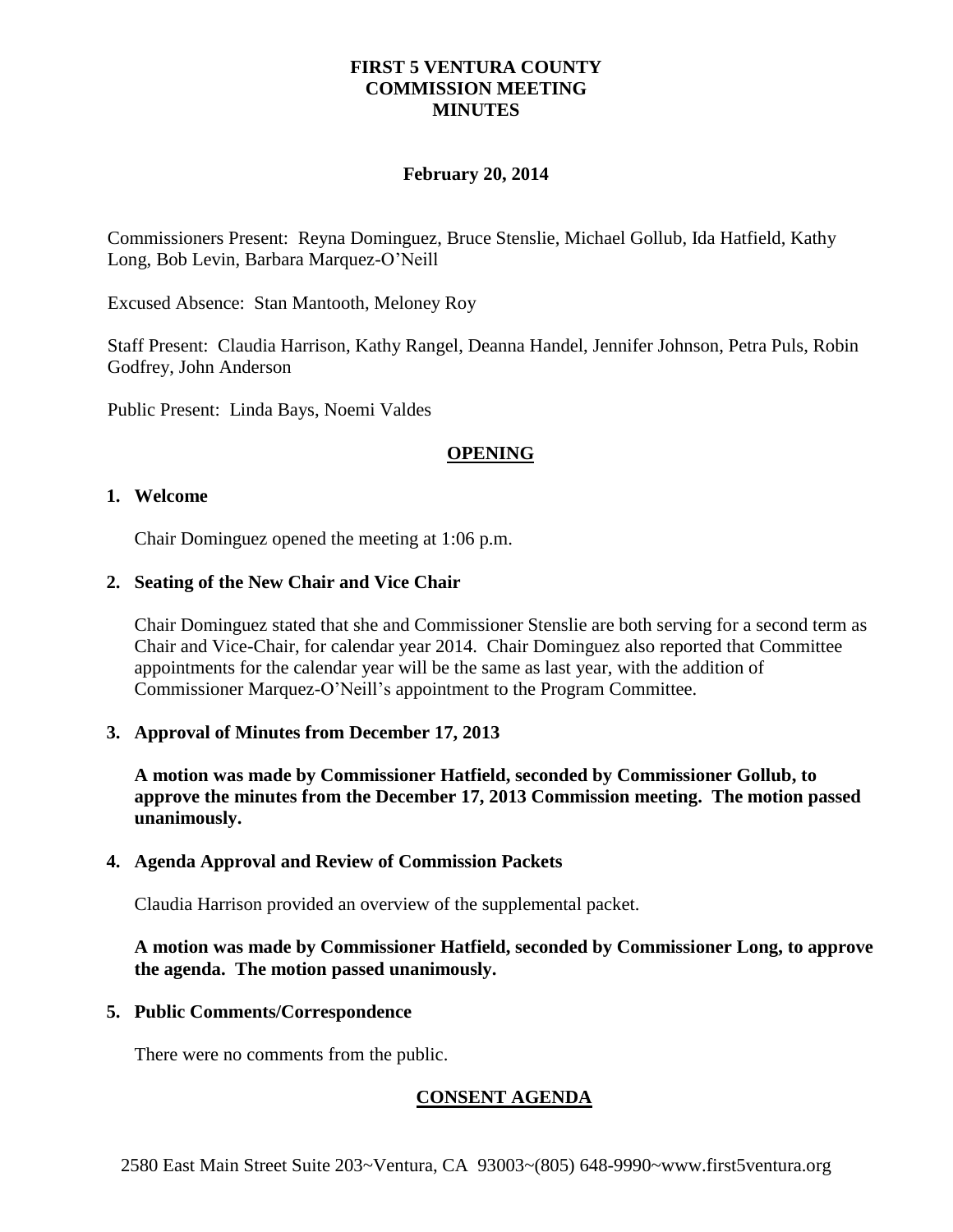First 5 Ventura County Minutes – February 20, 2014 Page 2

- **6. Receive and File the First 5 Ventura County Financial Reports as of December 31, 2013**
- **7. Ratification of Committee Members**

**A motion was made by Commissioner Stenslie, seconded by Commissioner Hatfield, to approve the consent agenda. The motion passed unanimously.** 

# **REGULAR AGENDA**

#### **8. Report of Committees**

### **a) Administration and Finance Committee**

1) Recommendation to approve updated Employee Handbook

Jennifer Johnson reported that the Committee conducted a comprehensive overview of the employee handbook with additional input from legal counsel. She noted that the updates largely represent opportunities to clarify language and streamline the handbook. She walked the Commission through the revisions and noted sections of clarifying language and updates to policies, such as Personal Leave, and out-of-area business travel and meal reimbursement rates.

## **A motion was made by Commissioner Stenslie, seconded by Commissioner Hatfield, to adopt the revisions to the employee handbook. The motion carried unanimously.**

2) Recommendation to approve adjustment to Commission salary schedules

Jennifer Johnson stated that the Commission's current salary ranges were established in May 2012 and, since then, Commissioners had requested that the established ranges go back to the Administration and Finance Committee for further review. She reported that salary range information was collected from First 5 Commissions of similar size and geography, from community agencies in Ventura County and from published surveys. She walked the Commission through the schedules, noting that the proposed ranges are based on the review of salary data and, for the most part, using the median for both the beginning of the range and the top of the range.

Jennifer reported that the Committee also researched salary range practices for Executive Directors in order to consider whether or not a range should be established. She noted that currently, the compensation for the Executive Director is set by the Commission annually, apart from the salary schedule. She said that ranges appear to be generally established for non-executive staff positions whereby the Executive Director has been delegated authority to hire staffing under the authorized ranges. She stated that there was very little data found to indicate setting a range is standard practice for the position that reports directly to a board. She reported that the First 5 Association recently conducted a salary survey of First 5 Executive Directors where actual salary data was collected as well as range data and only 12 out of 51 Commissions surveyed reported a range. She stated that the Committee recommends the Commission continue its current practice of reviewing current market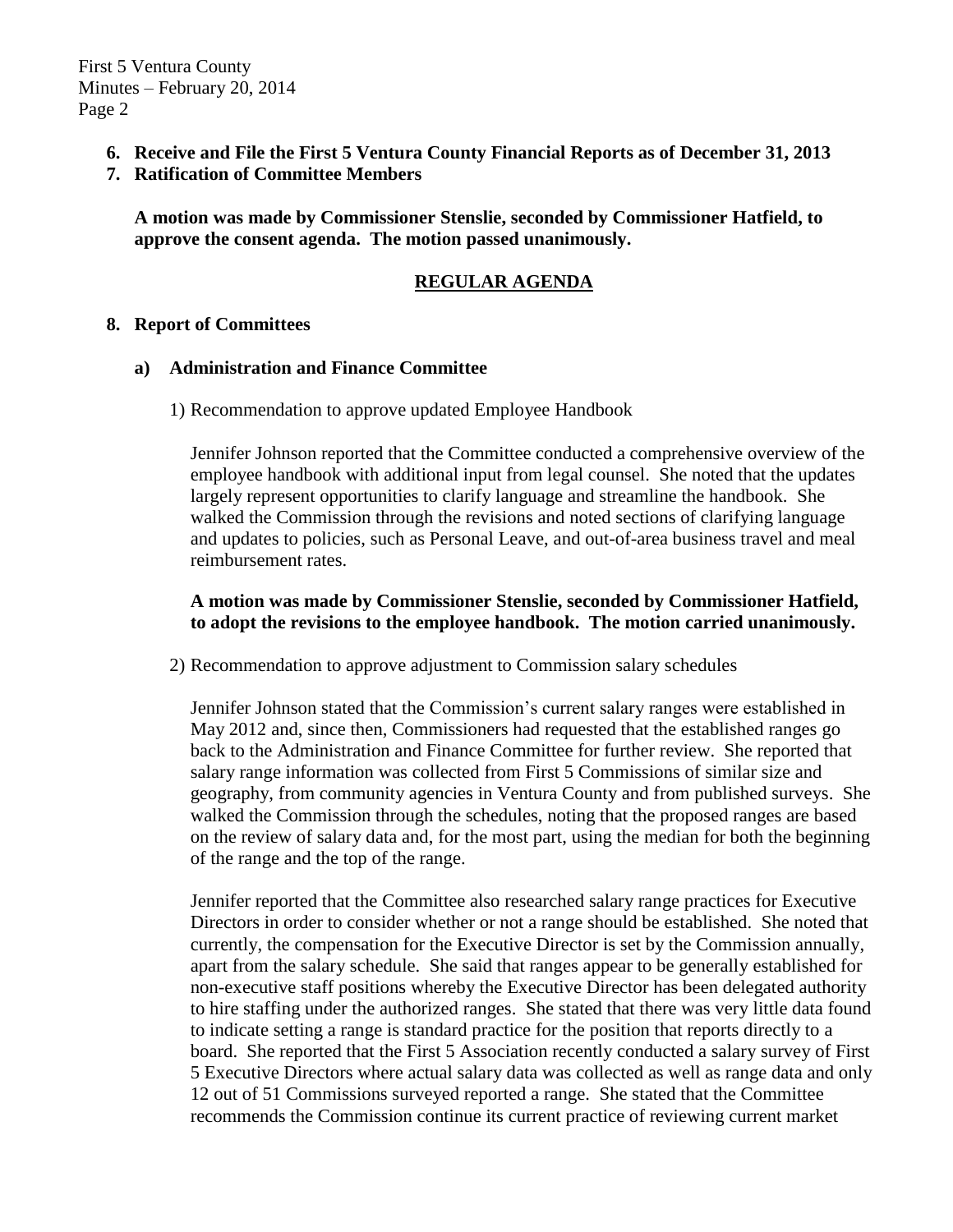First 5 Ventura County Minutes – February 20, 2014 Page 3

> salaries annually in order to set compensation and to not establish a range for the Executive Director.

> Commission Hatfield asked if the ranges are direct salaries only or are incumbent of the overall compensation and benefits package. Jennifer answered that the ranges were researched as salary only. Commissioner Hatfield suggested that perhaps the Commission could review the compensation and benefits packages in the future. Commissioner Stenslie commended staff on their due diligence with the salaries.

## **A motion was made by Commissioner Stenslie, seconded by Commissioner Hatfield, to adopt the salary ranges. The motion carried unanimously.**

3) Progress Report

Jennifer reported that the contract boilerplate was reviewed for any needed changes and that there are no substantive changes needed. She discussed multi-year contracting and noted that for FY 2014-15, staff will issue just an amendment with updated information for the Exhibits. She reported that the Committee did their annual review of the Investment Plan. After reviewing current market rates, they determined funds should remain in the County pool for FY 2014-15. She reported on the Commission's successful implementation of Internal Audit Procedures for funded programs and noted that the procedure was updated to be non-date specific.

# **9. Review of Key Recommendations and Findings from the First 5 Ventura County Annual Evaluation Report, Fiscal Year 2012-13**

Claudia Harrison thanked all the funded partners and staff for their efforts and commitment to results based accountability. She introduced Petra Puls to present the FY 2012-13 Annual Evaluation report. Petra commented that the evaluation frameworks focus on key areas of best investments and define evaluation questions and data elements that reflect the Commission's strategic priorities and desired outcomes. She indicated that the presented report was produced by staff working with Mosaic and EMT to gather the data. She stated that the process has produced a very rich and informative report. Petra highlighted that 5,687 children and 4,496 parents/caregivers had received intensive services in the last fiscal year. She reported on the very large percentage of families served who speak a language other than English in the home, and the increase in percentages of Mixteco speakers, which shows how effective the outreach efforts are for this targeted population. She noted there is still a large percentage of children without health insurance or a regular dentist at intake as well as a large number of parents who are considered low income and have not completed high school, which can place children at a greater risk for later educational disparities.

She highlighted major findings by best investment area, reporting on key findings and follow-up action items. She stated that funded partners have been extremely successful in penetrating high need communities and service populations. She noted that early education programs showed continued success in reaching a significant number of children and parents/caregivers countywide and serving as a strong vehicle for engaging high need populations. She discussed how First 5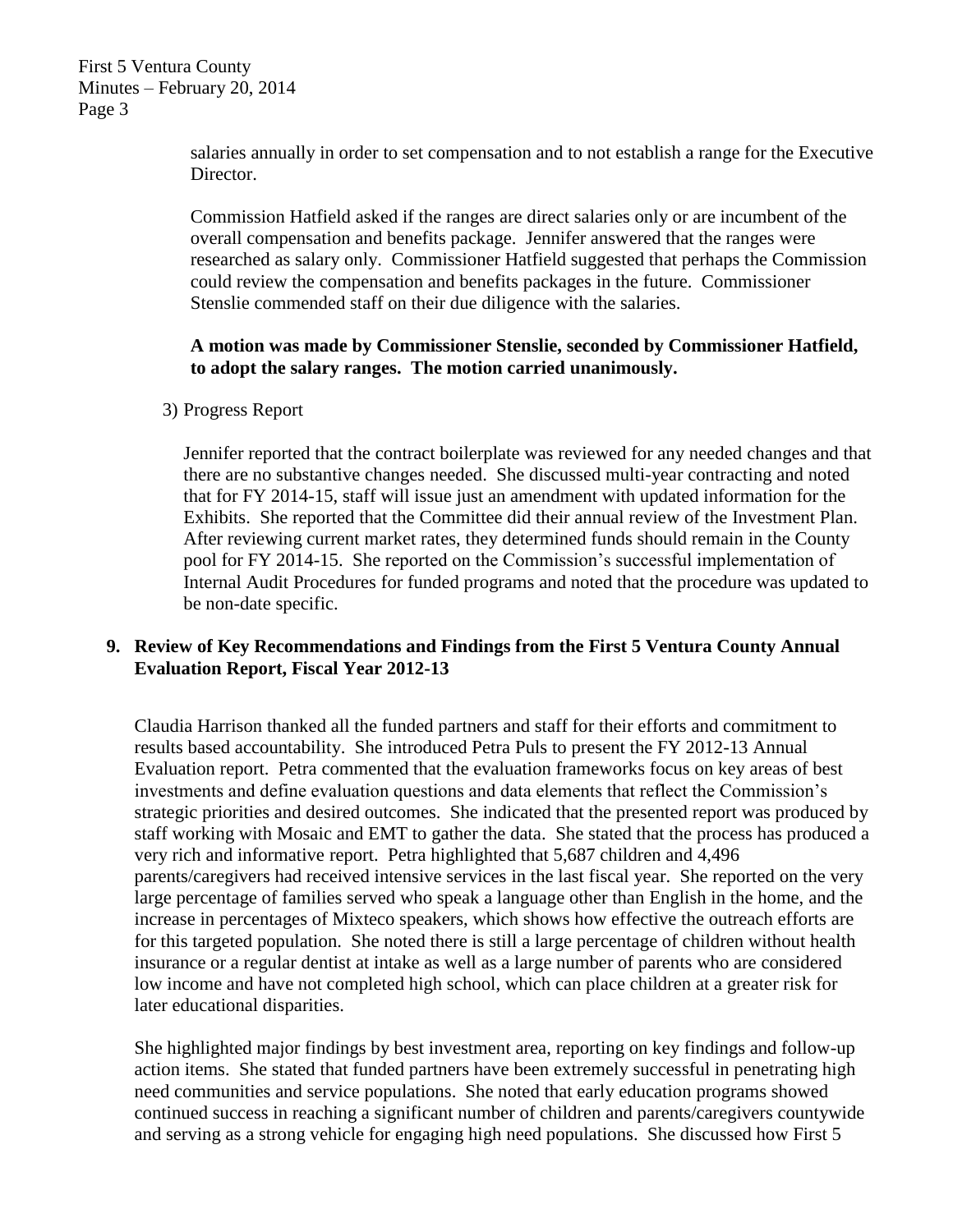Ventura County collaboratively maintained services and high-quality preschool spaces despite declining revenues. She reported on the success of more leveraged resources, noting that the Commission will bring in more than \$6 million in leveraged funds over 4 years. She added that the number of parents reading to their children has continued to increase and local hospitals are collaborating on best practices for promoting breastfeeding. She discussed how staff will continue to look at the distribution of countywide resources as well as addressing oral health treatment as resources are at a decline. She referred to the work staff is involved in as part of a multi-county collaborative effort to select a new data system that will improve functionality as well as reduce costs for data collection. She added that staff is continuing to look at what data is being collected and how the data is utilized to further streamline efforts. Petra thanked all funded partners for their work in collecting and analyzing data and appreciated their due diligence.

Commissioner Gollub commented on the need to improve prenatal education and intervention in order to reduce health and developmental disorders in children. He suggested increasing outreach to pregnant mothers with adequate educators and getting more specific answers about the benefits participants found in education programs, noting the importance of looking at the quality of education being provided. Petra discussed staff's work on program design, parent surveys, and program improvements to achieve more specifics on quality and the benefits of services. She added that staff is looking forward to working with the new evaluation consultants to improve upon measuring the collective impact of outcomes. Claudia commented on implementing program surveys for providing feedback to providers.

Commissioner Marquez-O'Neill commented on the need to tap into the parents who are already participating in First 5 programs and develop their leadership skills in hopes of spreading the message of First 5 to other parents within their community. Commissioner Long commented on using non-traditional groups to broaden the message about First 5's work. Commissioner Stenslie was encouraged to see that we are reaching high risk populations and asked if the Affordable Care Act (ACA) has helped or impeded health insurance enrollment. Petra commented that due to the ACA, First 5 is slowly scaling back enrollment efforts and focusing on building program capacity for referrals to services. Commissioner Marquez-O'Neill commented that the 4Ps Plus program was a great tool to help families and she hopes there is continued success, although First 5 is no longer a funder. Petra reported that the intent of the investment in the 4Ps Plus program was capacity building and that the program will continue through Ventura County Public Health when First 5 funding ends this fiscal year. She added that unfortunately, many women identified at the time of service are not following through with the intervention. Commission Levin commented on the diminished funding for Ventura County Public Health but he sees greater success in bringing efforts into the local clinics. Commissioner Gollub pleaded for continued education and outreach in the prenatal area to help connect with those who were identified with substance abuse and alcohol issues.

Commissioner Hatfield appreciated the summary and commented on parent engagement as being the key in supporting all sub-populations within the county. Claudia commented on the successful partnership with MICOP and the Promotoras within the Mixtec community. Commissioner Levin talked about the language barriers across cultures that create difficulties within hard-to-reach populations. Chair Dominguez thanked staff and funded partners for all of their collaborative work.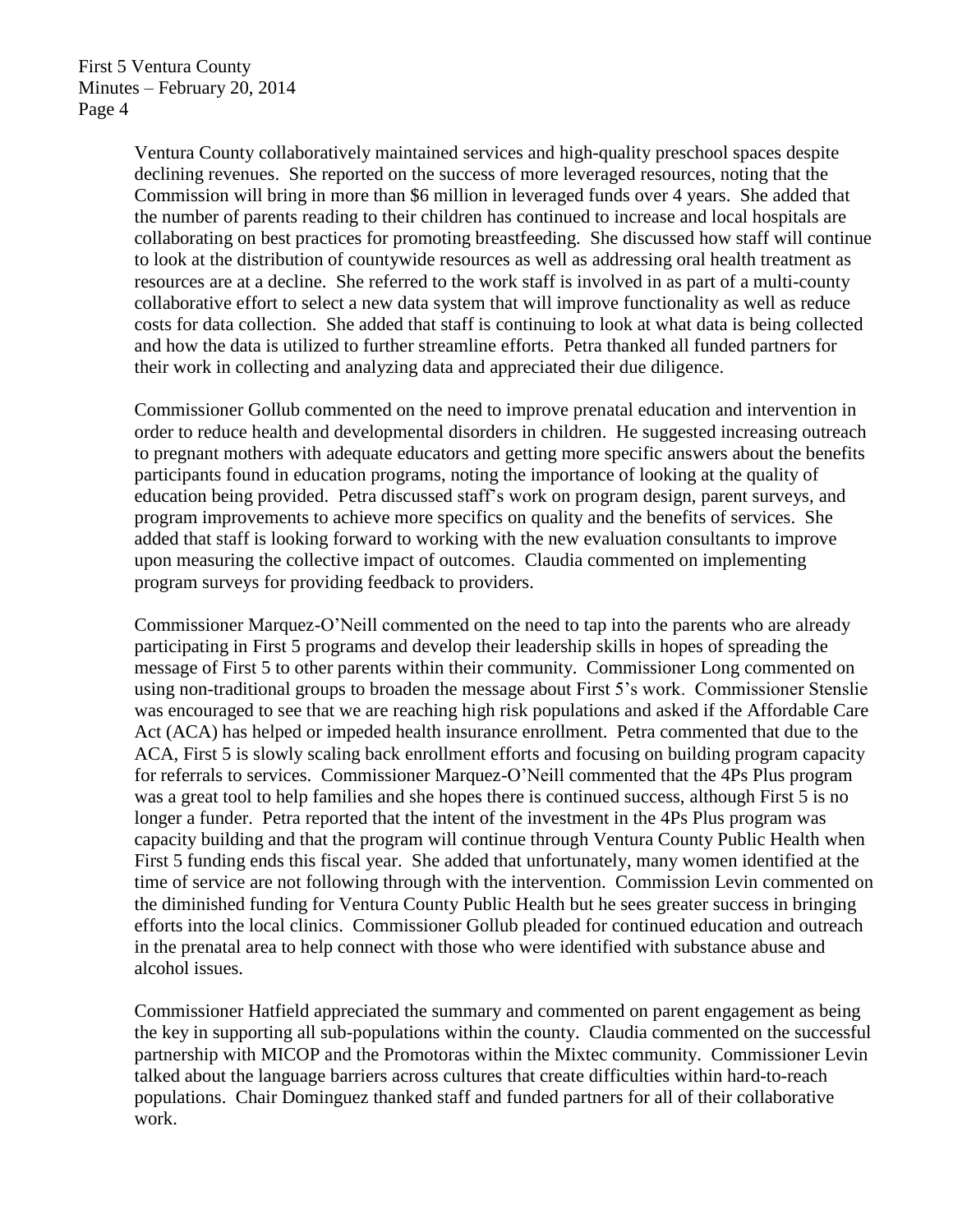# **A motion was made by Commissioner Long, seconded by Commissioner Stenslie, to receive and file the First 5 Ventura County Annual Evaluation Report for Fiscal Year 2012-13. The motion passed unanimously.**

# **10. Review and Discussion of Evaluation Frameworks for FY 2013-14**

Claudia Harrison provided an overview of the revised higher level evaluation frameworks for FY 2013-14 that reflects the input from evaluators. She noted that staff will be using the model presented to move forward with a release for proposal (RfP) to select an evaluator to assist with the FY 2013-14 evaluation design. She highlighted the inclusion of outcomes, indicators and tools for measurement. She reviewed the steps to select an evaluator to develop an implementation plan and asked for input or suggestions from the Commission. The Commissioners were in agreement with the proposed changes.

# **11. Report from Executive Director**

Claudia Harrison referred to her written report and began with an update on Administrative Operations, mentioning the April 1, 2013 deadline for filing the Form 700 Annual Statement of Economic Interest. She announced that 7 proposals were received in response to the RfP to conduct the annual financial and compliance audit and a contract is scheduled to be awarded in March. She updated the Commission on continued progress with Neighborhoods for Learning and highlighted service site expansion at the Ventura NfL with a new part-time family resource center at Elmhurst Elementary. She highlighted Countywide Strategies, reporting on the County Clinic's implementation of the electronic medical record systems that has reminders for oral health screenings during well-child visits. She mentioned the 9th anniversary of 2-1-1. In the area of obesity prevention, she commented on the Good for Kids Restaurant week in Ojai and on the current partnerships with the Healthy Children's Center for Breastfeeding to bring a certified lactation counselor training to the county.

Claudia continued her report with County, Regional and National Updates. She announced that First 5 Ventura County is the recipient of the 2014 "Health Champion Award" from the Partnership for a Healthy Ventura. She reported on the parent engagement training which will be piloted in the Oxnard area in partnership with several local agencies. She updated the Commission on EDC-VC's 17<sup>th</sup> Annual Meeting which focused on the benefits of investing in preschool, with philanthropist Paul Orfalea as the keynote speaker. She reviewed the federal bipartisan spending bill signed by President Obama, which restores deep cuts to Head Start and child care and also invests more than \$1 billion toward early learning and care. She updated the Commission on the latest developments with SB 837, the Kindergarten Readiness Act, which would provide all four year olds with voluntary transitional kindergarten. She provided an update on the Persimmony data software system reporting that six out of the eight Southern CA First 5 Commissions will be on the same software platform in FY 2014-15. She concluded her report with an update on upcoming events and provider anecdotes.

# **12. Commission Member Comments**

There were no comments from the Commissioners.